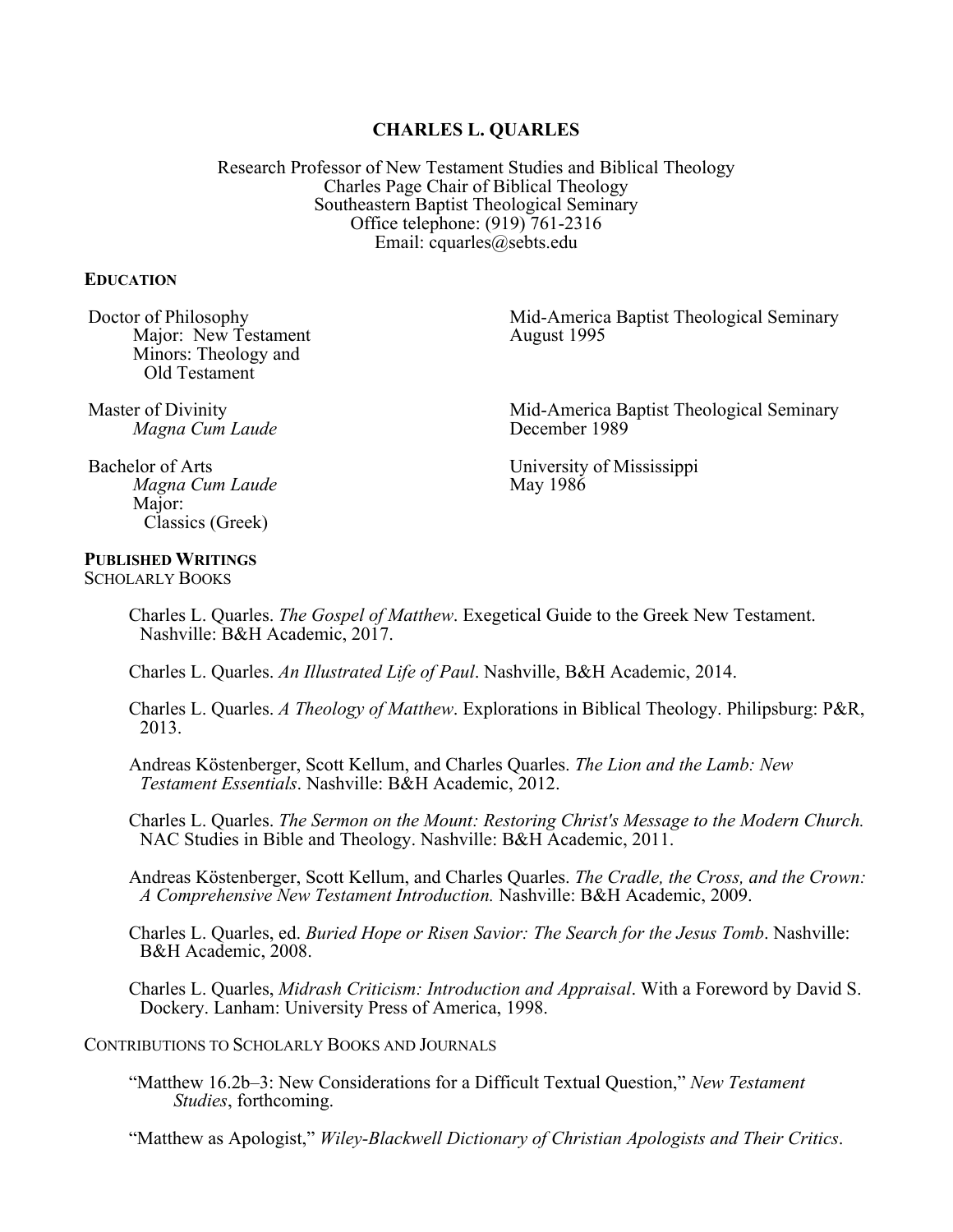- "Lord or Legend: Jesus as the Messianic Son of Man," *Journal of the Evangelical Theological Society* 62.1 (2019): 103–24.
- "Matthew 27:52-53 as a Scribal Interpolation: Testing a Recent Proposal," *Bulletin for Biblical Research* 27.2 (2017): 207-226.
- "'Out of Egypt I Called My Son': Intertextuality and Metalepsis in Matthew 2:15," *Southeastern Theological Review* 8.1 (2017): 3-20.
- Matthew 27:52-53: Meaning, Genre, Intertextuality, Theology, and Reception History." *Journal of the Evangelical Theological Society* 59 (2016): 271-286.
- "The Blessings of the New Moses: An Examination of the Theological Purpose of the Matthean Beatitudes." *Journal for the Study of the Historical Jesus* 13 (2015): 305-325.
- "Cei ce și-au părăsit mormintele după învierea lui Isus în Mat. 27:51-53" ["Those Coming out of the Tombs after Jesus' Resurrection in Matthew 27:51-53"] in Sorin Sabou and Amiel Drimbe (eds.) *Lucruri greu de inteles: Interpretarea unor pasaje dificile din Noul Testament* [Some Things Hard to Understand: Interpreting Difficult Passages in the New Testament] (Bucuresti: Editura Universitara, 2015), 1–20.
- "ΜΕΤΑ ΤΗΝ ΕΓΕΡΣΙΝ ΑΥΤΟΥ: A Scribal Interpolation in Matthew 27:53?" *TC: A Journal of Biblical Textual Criticism* 20 (2015): 1-15. [http://rosetta.reltech.org/TC/v20/TC-2015- Quarles.pdf]
- "Historical Criticism: What Has It Shown?" Pages 63-90 in *Defense of the Bible: A Comprehensive Apologetic for the Authority of Scripture.* Edited by Steven B. Cowan and Terry L. Wilder. Nashville: B&H Academic, 2013.
- "A Roundtable Discussion with Michael Licona on *The Resurrection of Jesus: A New Historiographical Approach* with Danny Akin, Craig Blomberg, Paul Copan, Michael Kruger, Michael Licona, and Charles Quarles," *Southeastern Theological Review* 3.1 (Summer 2012).
- Review of Michael R. Licona, *The Resurrection of Jesus: A New Historiographical Approach* (Downers Grove, IL: InterVarsity Press, 2010) in *Journal of the Evangelical Theological Society* 54 (2011): 839-44.
- "2 Thessalonians 1:9: Annihilation or Eternal Torment?" *BSB*-*Journal:Theologische Zeitschrift für Gemeinde und Mission* 2 (2011): 111-21.
- "What Should We Think about the Gospel of Peter?" Pages 242-46 in *Evidence for God*. Edited by William A. Dembski and Michael R. Licona. Grand Rapids: Baker, 2010.
- "Why Not "Beginning from Bethlehem?: A Critique of Dunn's Treatment of the Synoptic Birth Narratives." Pages 173-96 in *Memories of Jesus: A Critical Assessment of James D. G. Dunn's Quest of the Historical Jesus*. Edited by Robert B. Stewart. Nashville: B&H Academic, 2010.
- "Dunn, James D. G." *Encyclopedia of the Historical Jesus* (ed. C. A. Evans; New York: Routledge, 2008).
- "Revisionist Views of Jesus," in *Passionate Conviction: Contemporary Discourses on Christian Apologetics* (ed. Paul Copan and William Lane Craig; Nashville: B&H, 2007).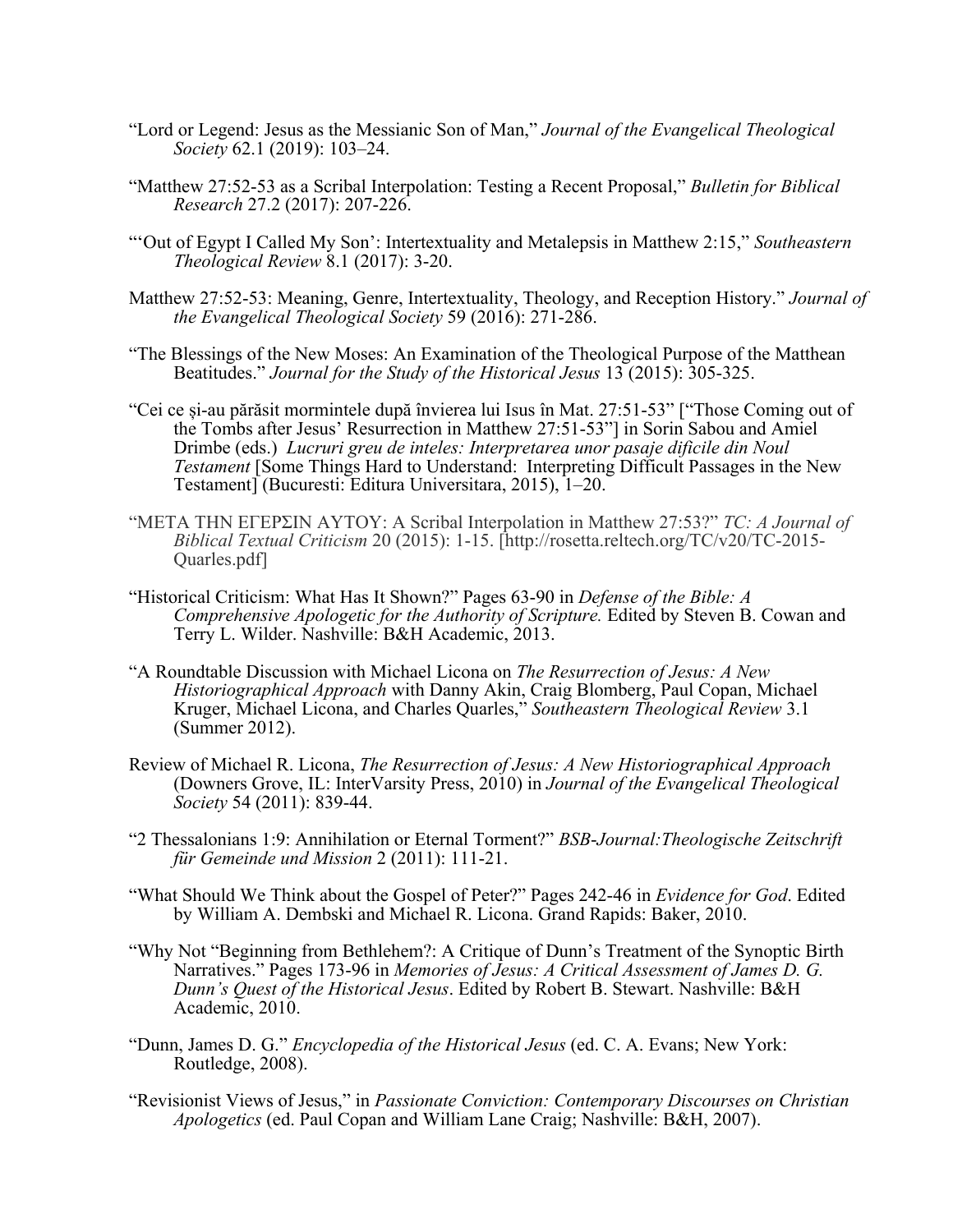- "Explaining the Gospel to Kids." Pages 59-72 in *The Mission of Today's Church: Baptist Leaders Look at Modern Faith Issues* (ed. R. Stanton Norman; Nashville: Broadman and Holman Academic, 2007), 59-72.
- "The Use of the 'Gospel of Thomas' in the Research on the historical Jesus of John Dominic Crossan." *Catholic Biblical Quarterly* 69 (2007): 517-36.
- "Introduction and Commentary on the Gospel of Matthew" and "Introduction to the New Testament Letters," *Christian Standard Study Bible*. Nashville: Broadman Holman, 2017.
- "Introduction and Notes on the Pastoral Epistles." *Apologetics Study Bible.* Nashville: Broadman Holman, 2007.
- "Sermon on the Mount." Pages 299-302 in *Harmony of the Gospels.* Edited by Steve Cox and Kendell Easley; Nashville: B&H, 2007), 299-302.
- "Commentary on the Gospel of Mark," in *Harmony of the Gospels.* Edited by Steve Cox and Kendell Easley; Nashville: B&H, 2007).
- "The Gospel of Peter: Does It Contain a Pre-canonical Resurrection Narrative?" Pages 106-120 in *The Resurrection of Jesus: John Dominic Crossan and N. T. Wright in Dialogue.* Edited by Robert Stewart. Minneapolis: Fortress, 2005.
- "The New Perspective and Means of Atonement in Jewish Literature of the Second Temple Period." *Criswell Theological Review* 2.2 (Spring 2005) 39-56*.*
- "Jesus as *Merkabah* Mystic." *Journal for the Study of the Historical Jesus* 3.1 (2005) 5-22.
- "Was Jesus an Open Theist?: A Brief Examination of Greg Boyd's Exegesis of Jesus' Prayer in Gethsemane." *Southern Baptist Journal of Theology* 8.3 (Fall 2004) 102-111*.*
- "Jesus as *Mamzer*: A Response to Bruce Chilton's Reconstruction of the Circumstances Surrounding Jesus' Birth in *Rabbi Jesus*." *Bulletin for Biblical Research* 14.2 (2004) 243- 55.
- "From Faith to Faith: A Fresh Examination of the Prepositional Series in Romans 1:17." *Novum Testamentum* 45 (2003) 1-21*.*
- "Midrash," "Paul," "Romans, Epistle of," and "Rhetoric." *Holman Bible Dictionary, Revised*. Nashville: Broadman and Holman, 2003.
- "The Authenticity of the Parable of the Warring King: A Response to the Jesus Seminar." Pages 409-23 in *Authenticating Jesus.* Edited by Craig A. Evans and Bruce Chilton. New Testament Tools and Studies*.* Leiden: E. J. Brill, 1999.
- "The Protevangelium of James as an Alleged Parallel to Creative Historiography in the Synoptic Birth Narratives." *Bulletin for Biblical Research* 8 (1998): 1-12.
- "The *Apo* of 2 Thessalonians 1:9 and the Nature of Eternal Punishment." *Westminster Theological Journal* 59 (1997): 201-11.
- The Parable of the King, Luke 14:31-33." *Mid-America Theological Journal* 21 (1997): 59-68.
- "Church Discipline in the Thessalonian Letters." *Biblical Illustrator* (Winter 1996): 66-72.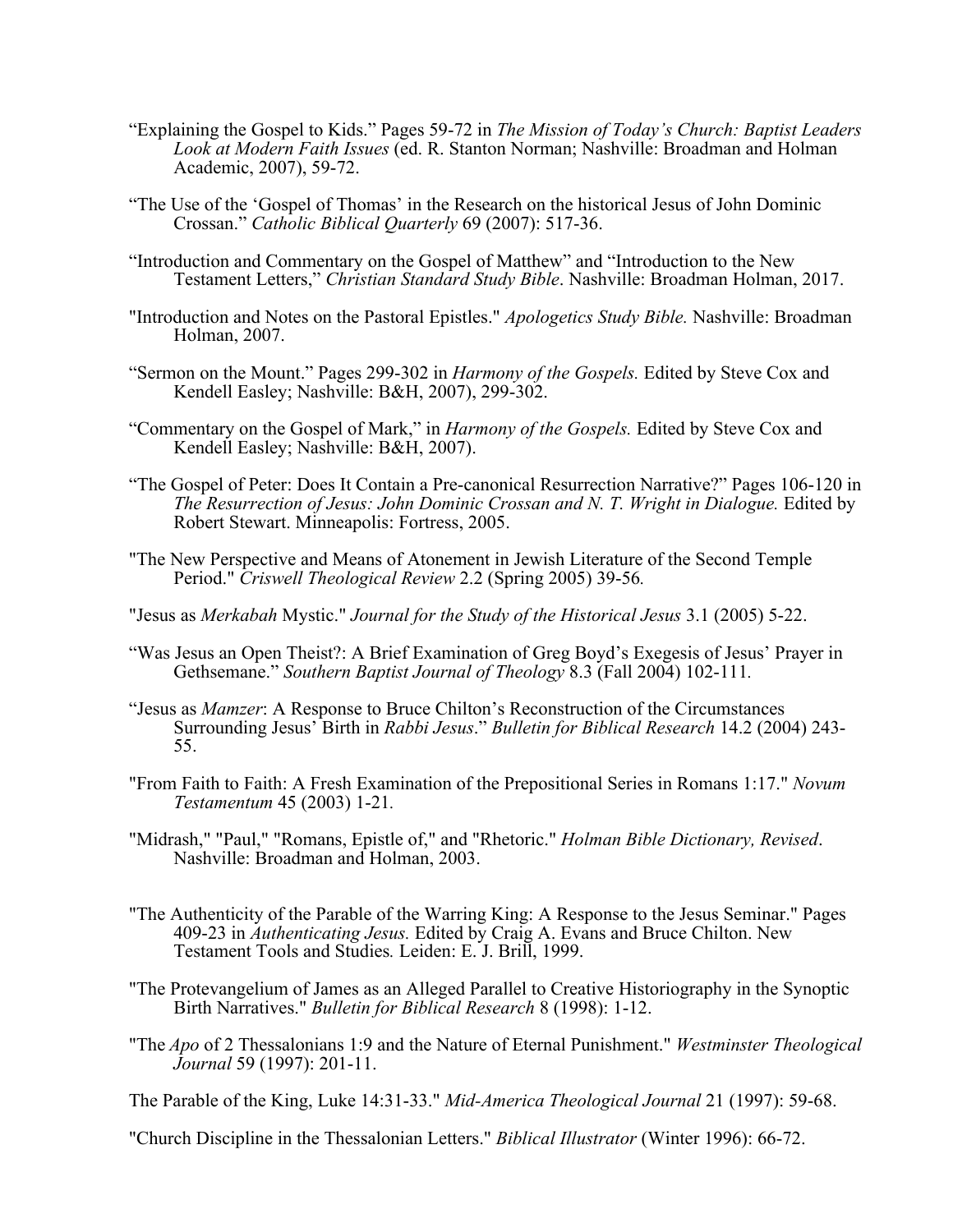- "Midrash as Creative Historiography: The Portrait of a Misnomer." *Journal of the Evangelical Theological Society* 39 (1996): 457-64.
- "The Pauline Authorship of Ephesians." *Mid-America Theological Journal* 20 (1996): 1-15.
- "The Soteriology of Rabbi Akiba and E. P. Sanders' *Paul and Palestinian Judaism.*" *New Testament Studies* 42 (1996): 185-95.

### SCHOLARLY REVIEWS

- Review of Simon Gathercole, *The Gospel of Thomas: Introduction and Commentary*, *Southeastern Theological Review* (2019)*.*
- Review of Stanley Porter and Andrew Pitts, ed., *Christian Origins and the Establishment of the Early Jesus Movement*. *Journal of the Evangelical Theological Society* (2019).
- Review of Michael Brands, *The Life and Ministry of Jesus as Enactment of the Great Commission: A New Proposal for Interpreting Matthew 28:16–20 in Light of Matthew's Gospel*, *Review of Biblical Literature* (2019).
- Review of Zhodi Angami, *Tribals, Empire and God: A Tribal Reading of the Birth of Jesus in Matthew's Gospel*. Bulletin for Biblical Research 28.3 (2019): 490–91.
- Review of Dirk Jongkind and Peter Williams, eds. *The Greek New Testament*. *Southeastern Theological Review* 9.2 (2018): 86–88.
- Review of Hilde Brekke Moller, *The Vermes Quest: The Significance of Geza Vermes for Jesus Research*, Bulletin for Biblical Research (2018): 123–24.
- Review of Jack R. Lundbom, *Jesus' Sermon on the Mount: Mandating a Better Righteousness. Review of Biblical Literature* (2018).
- Review of Paul Foster, *Colossians, Black's New Testament Commentaries*. *Review of Biblical Literature* (2018).
- Review of Stanley E. Porter and Bryan R. Dyer, eds., *The Synoptic Problem: Four Views*. *Bulletin for Biblical Research* 27.2 (2017): 279-81.
- Review of Brice C. Jones, *New Testament Texts on Greek Amulets from Late Antiquity*. *Bulletin for Biblical Research* 27.1 (2017): 118-19.
- Review of James Keith Elliott, *A Bibliography of Greek New Testament Manuscripts, 3rd ed. Southeastern Theological Review* 8.1 (2017): 91-93.
- Review of Craig A. Evans, *Jesus and the Remains of His Day: Studies in Jesus and the Evidence of the Material Culture. Journal of the Evangelical Theological Society* 59 (2016): 850-52.
- Review of George Carraway, *Christ is God over All: Romans 9:5 in the Context of Romans 9-11. Review of Biblical Literature* (2016).
- Review of John Granger Cook, *Crucifixion in the Mediterranean World, Review of Biblical Literature* [http://www.bookreviews.org] (2015).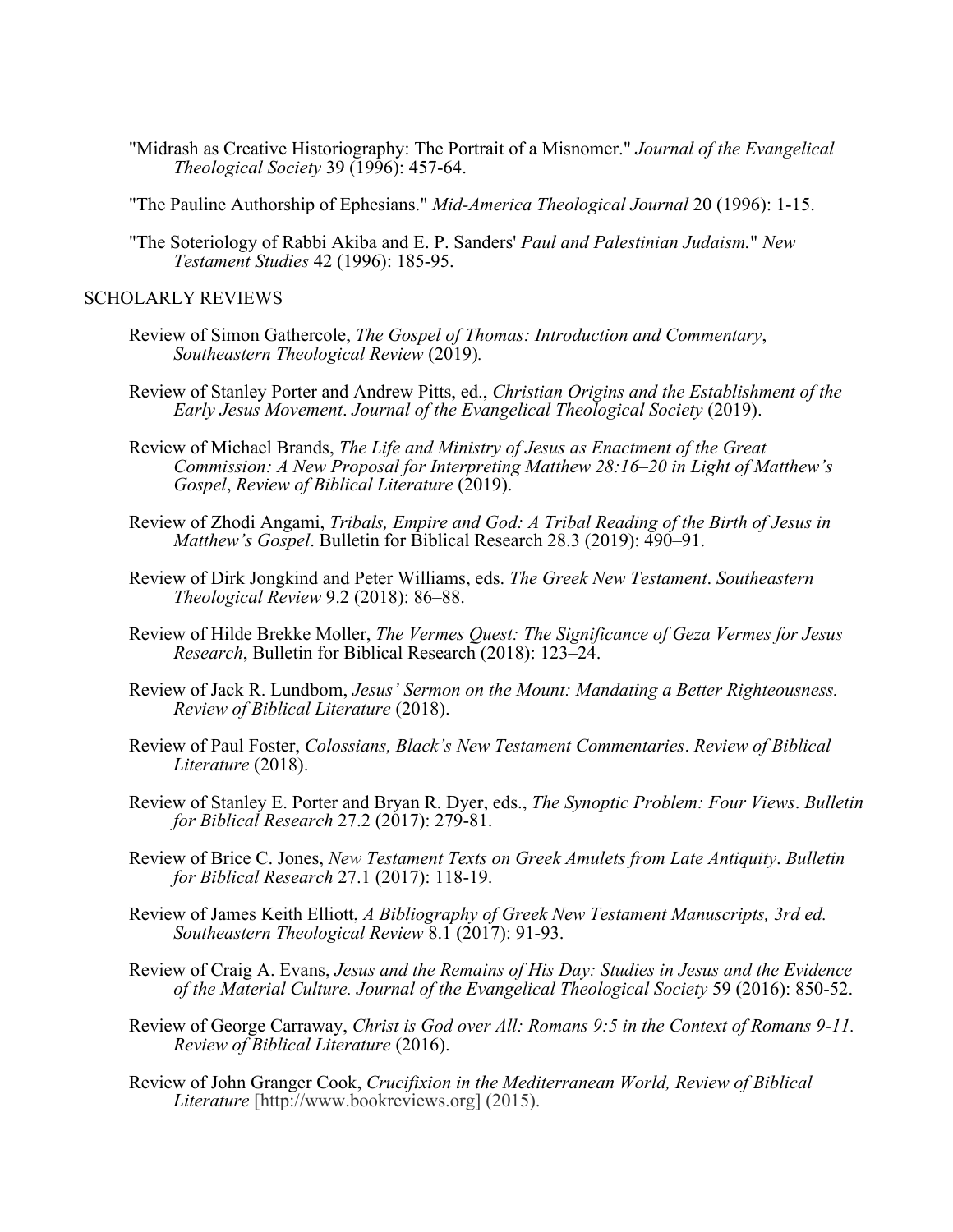- Review of Mark A. Seifrid, *The Second Letter to the Corinthians, Southern Baptist Journal of Theology* 19 (2015): 133-136.
- Review of Thomas Schreiner, *40 Questions about Christians and Biblical Law, Southern Baptist Journal of Theology* 17 (2013): 84-86.
- Review of Michael F. Bird, *How Did Christianity Begin? A Believer and a Non-believer Examine the Evidence, Journal of the Evangelical Theological Society* 52.3 (2009): 598-601.
- Review of Jeffrey A. Gibbs, *Matthew 1:1-11:1*, *Review of Biblical Literature* [http://www.bookreviews.org] (2008).
- Review of Ulrich Luz, *Matthew 1-7*, *Review of Biblical Literature* [http://www.bookreviews.org] (2008).
- Review of Nicholas Perrin, *Thomas: The Other Gospel, Journal of the Evangelical Theological Society* 51.1 (2008): 158-60.
- Review of *Jesus and the Eyewitnesses: The Gospels as Eyewitness Testimony* by Richard Bauckham. *Biblical Illustrator* 34.3 (2008): 4.
- Review of *Jesus and the Eyewitnesses: The Gospels as Eyewitness Testimony* by Richard Bauckham. *Journal of the Evangelical Theological Society*.
- Review of Udo Schnelle, *Apostle Paul: His Life and Theology* (Grand Rapids: Baker Academic, 2005) in *Journal of the Evangelical Theological Society* 49 (2006): 606-608.
- Review of *Rabbi Paul: An Intellectual Biography* by Bruce D. Chilton. Journal of the Evangelical Theological Society 48 (2005): 655-57.
- Review of *Exploring Jewish Literature of the Second Temple Period,* by Larry Helyer. *Journal of the Evangelical Theological Society* 42 (2003) 336-37.
- Review of *Paul: Apostle of God's Glory in Christ* by Thomas R. Schreiner in *Southern Baptist Journal of Theology* 6 (2002): 106-7.

## POPULAR PUBLICATIONS

- Charles L. Quarles. *Colossians: Christ Is All You Need*. Nashville: B&H, 2013. Pastor's commentary for the 2014 LifeWay Winter Bible Study.
- Articles and Lessons in *Life and Work Directions: Young Adult Series* Baptist Sunday School Board, a curriculum with a total readership of 300,000. Contributions include:<br>• Unit on "The Mission" (Nov 1999)
	-
	-
	-
	-
	-
	- Unit on "Your Church and You" (July 1999)<br>• Unit on "The Cost of Discipleship (Mar-May 1999)<br>• Unit on "Living with Power" (Sep-Nov 1998)<br>• Unit on "Peacemaking" (Jun-Aug 1998)<br>• Unit on "Christianity's Exclusive Claims"
	-
	- Various lessons on Hebrews (Jul-Sep 1996)
	- "The Practical Significance of the Second Coming" (Apr-Jun 1996)
	- "Praying with Power: Paul's Model for Intercession" (Apr-Jun 1996)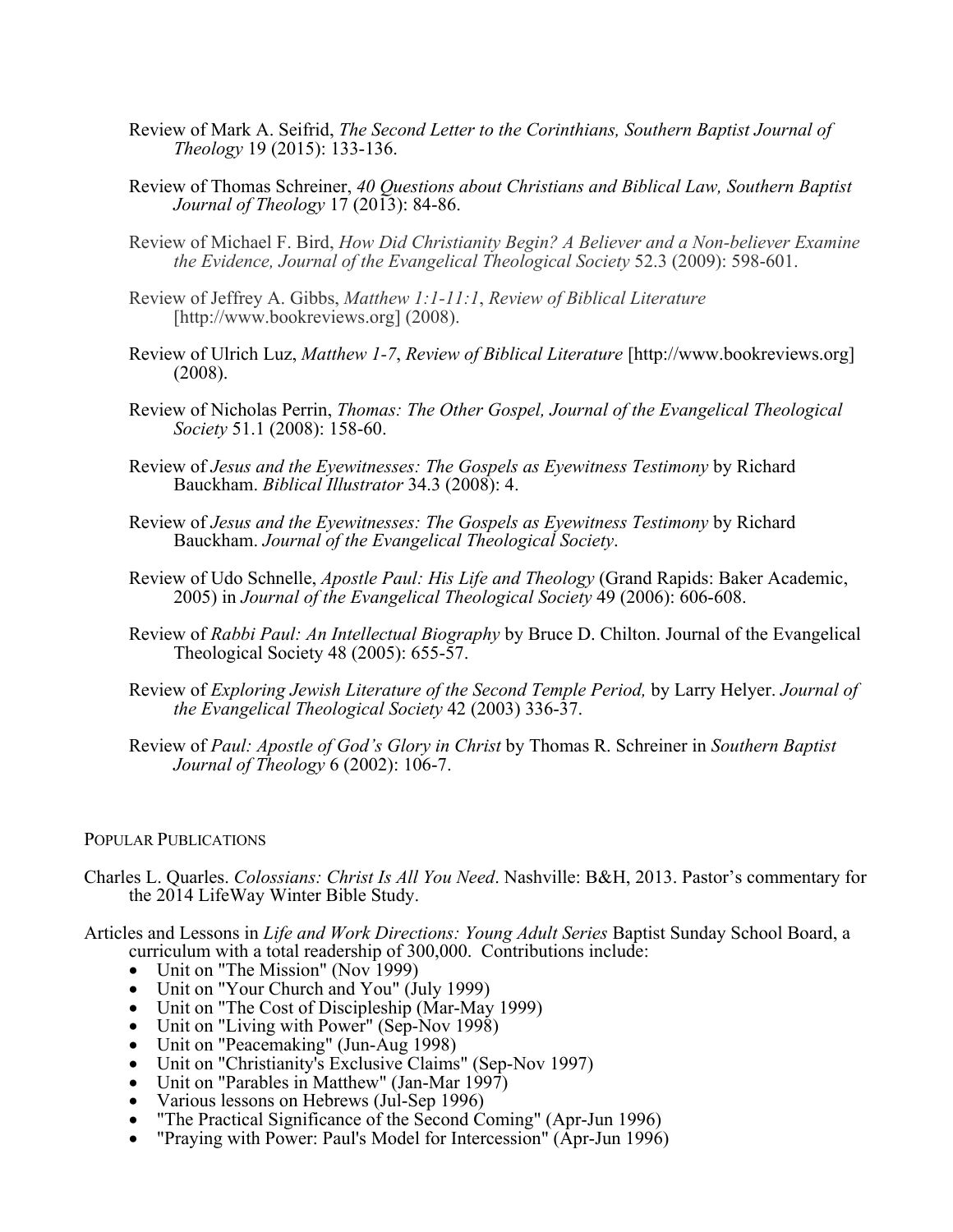• Unit on Sermon on the Mount (Jan-Mar 1996)

Lessons in the *Advanced* curriculum published by the Baptist Sunday School Board. Contributions include:

- Unit on "God's Missionary Heart" (Dec 2008) Unit on "God's Good Gifts (Dec-Feb 1998-99) Unit on "Social Issues" (Jun-Aug 1997)
- 
- 

- 
- 
- 
- 
- 
- 
- Lessons in the *Family Bible Study* curriculum published by LifeWay:<br>
Unit on "The Birth of Christ" (Winter 2008)<br>
Unit on "The Sermon on the Mount" (Fall 2007)<br>
Unit on "Being Holy in an Unholy World" (September 200
- 

"How to Read Matthew Theologically," *Credo Magazine*

"Introduction to the Gospels and Acts" and "The Teachings of Jesus." Gospel Coalition.

"Paul as a Witness to Jesus' Resurrection," *The City* (Spring 2016): 39-47.

"Choosing our Battles," *Louisiana Baptist Message*, 2011.

"The Value of Christian Education," *Louisiana Baptist Message*, 2008.

"Quarles Debunks the Da Vinci Code." *Louisiana Baptist Message*, Spring, 2006.

"Reflections on the Passion of the Christ." *Louisiana Baptist Message*, March 5, 2003.

"The Passion of the Christ: A Tool for Communicating Christian Doctrine." *Baptist Press*, March 1, 2003.

## **PAPER PRESENTATIONS**

"Jesus is Lord of All: The Christology of Paul's Letter to the Romans," National Meeting of the Evangelical Theological Society, San Diego, CA, November 2019.

"The Sermon on the Mount as New Covenant Torah," Plenary Address at the Eastern Regional Meeting of the Evangelical Theological Society, Lynchburg, VA, May 2019.

"Matthew 16:2b–3: New Considerations for a Difficult Textual Question," National Meeting of the Evangelical Theological Society, Denver, CO, November 2018.

"'Out of Egypt I Called My Son:' Intertextuality and Metalepsis in Matthew 2:15" National meeting of the Evangelical Theological Society, San Antonio, TX, November 2016.

"Matthew 27:52-53: An Early Scribal Interpolation?" National meeting of the Evangelical Theological Society, San Diego CA, November 2014.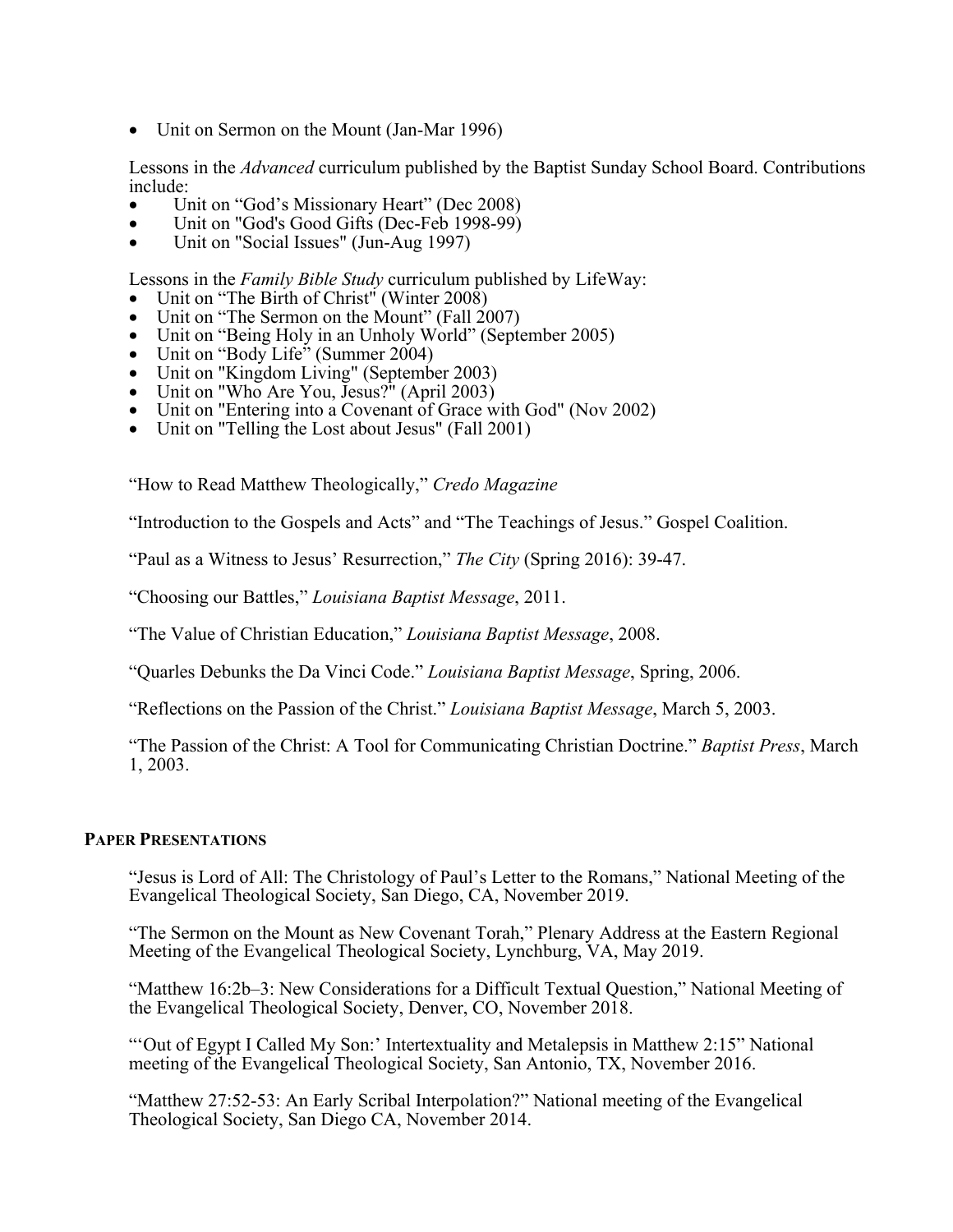"Immanuel: The Deity of Jesus in Matthew's Gospel," Plenary session at the Defending the Faith Conference at New Orleans Baptist Theological Seminary, January 2013.

"Review of Gerald Borchert's Jesus of Nazareth," Gospel Studies Section, National meeting of the Evangelical Theological Society, Milwaukee WI, November 2012.

"Lord or Legend?: Jesus as the Messianic Son of Man," New Orleans Baptist Theological Seminary, Greer-Heard Forum, January 2011.

"The Self-Understanding of the Historical Jesus" New Orleans Baptist Theological Seminary School of Apologetics, January 2009.

"Who Did Jesus Claim to Be?" Apologetics Conference of the Evangelical Philosophical Society, Rhode Island, November 2008.

"The Use of the Lost Gospels in Historical Jesus Research" presented as the Swanson Lecture on Spirituality for the Division of Religious Studies at the University of Calgary, September 2006.

"Is the Da Vinci Code Right about Jesus?" Apologetics Conference of the Evangelical Philosophical Society, Valley Forge, PA, November 2005.

"The Use of the Gospel of Thomas in the Historical Jesus Research of John Dominic Crossan," Student Theological Fellowship of New Orleans Baptist Theological Seminary, April 2005.

"Ordinances or Sacraments?: the Biblical Basis for the Baptistic View of Baptism and the Lord's Supper," Conference on Maintaining Our Baptist Distinctives, Mid-America Baptist Theological Seminary, April 2005.

"The Use of the Gospel of Peter in Historical Jesus Research" presented during debate with N.T. Wright and John Dominic Crossan at the Greer-Heard Forum at New Orleans Baptist Theological Seminary in conjunction with the Southeastern regional meeting of the Evangelical Theological Society in March 2005.

"Explaining the Gospel to Children," parallel session of the annual conference of the Center for Baptist Theological and Ministry, Spring 2005.

"The Use of the Gospel of Thomas in Historical Jesus Research" presented during debate and panel discussion with John Dominic Crossan, Craig A. Evans, Nicholas Perrin, and Robert Stewart at the national meeting of the Evangelical Theological Society in San Antonio, Texas in November 2004.

"Explaining the Gospel to Children," Lenaz Lecture of New Orleans Baptist Theological Seminary, Fall 2004.

Participant in the Inter-faith dialogue on the Passion of the Christ sponsored by the Times Picayune of New Orleans, Louisiana for the feature article "'Passion' Plays," February 26, 2004.

Respondent to Douglas Moo's "Paul and the New Perspective" in the plenary session of the Southwestern regional meeting of the Evangelical Theological Society in Dallas, Texas in March 2004.

"Was Jesus an Open Theist?" presented at the Southwestern regional meeting of the Evangelical Theological Society in Dallas, Texas in March 2004.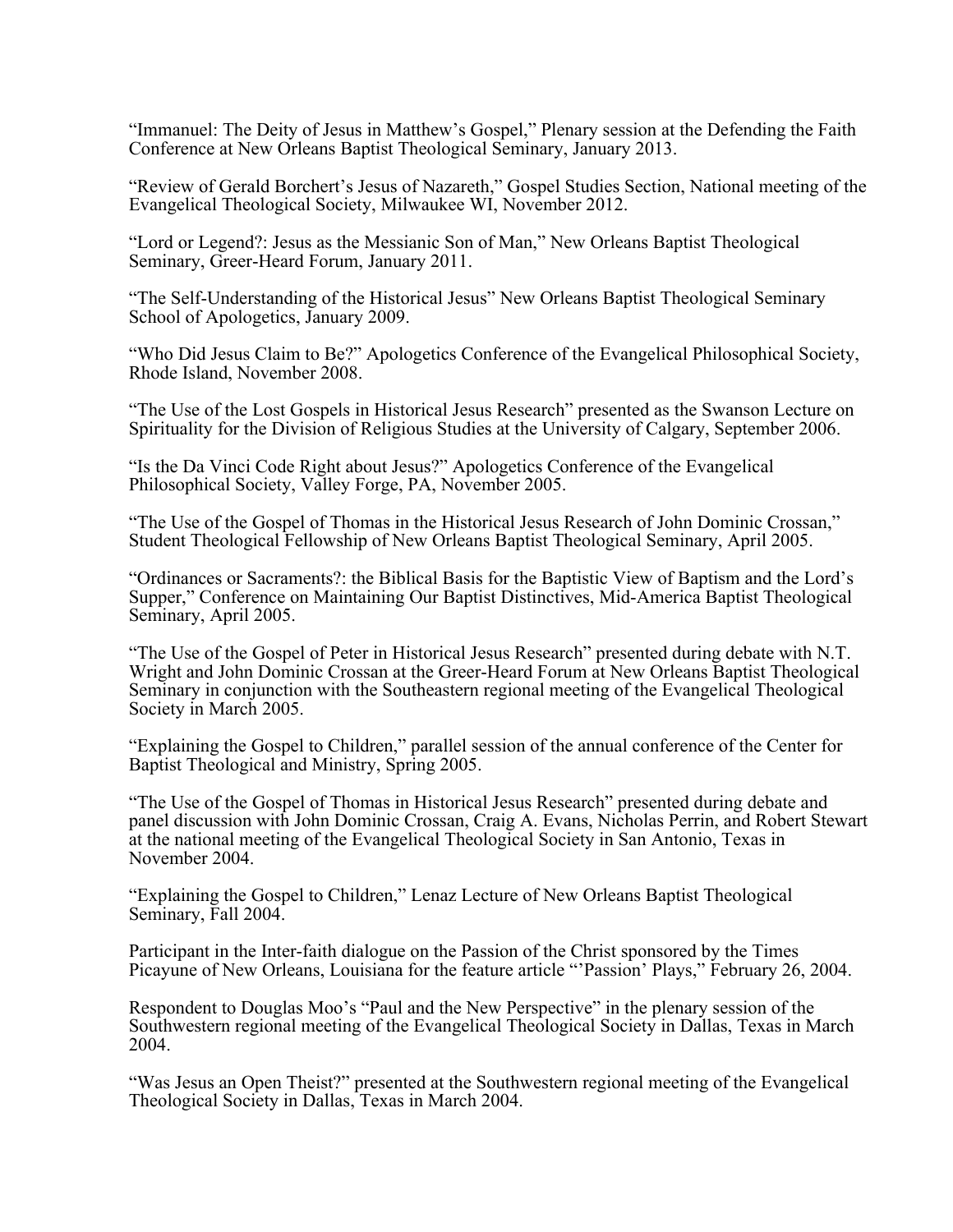"Jesus as Merkabah Mystic: A Response to Bruce Chilton's Portrayal of Jesus' Spirituality" presented at the national meeting of the Evangelical Theological Society in Atlanta, Georgia in November 2003.

"Rabbi Jesus: An Intimate Biography?" presented at the national meeting of the Evangelical Theological Society in Toronto, Canada in November 2002.

"Onomastics in the Gospel of John: A Key to Johannine Theological Expression" presented at the national meeting of the Evangelical Theological Society in Orlando, FL in November 1998.

"The Authenticity of the Parable of the Warring King: A Response to the Jesus Seminar" presented at the national meeting of the Evangelical Theological Society in San Francisco, CA in November 1997.

"2 Thessalonians 1:9 and the Syllogism of Annihilationism" presented at the Southeastern regional meeting of the Evangelical Theological Society in Dayton, TN in March 1997.

"The Protevangelium of James and the Gospels as Midrash" presented at the national meeting of the Evangelical Theological Society in Jackson, MS in November 1996.

"The Protevangelium of James as an Alleged Parallel to Creative Historiography in the Synoptic Birth Narratives" delivered at the Southeastern regional meeting of the Evangelical Theological Society in Mobile, AL in March 1996.

"Midrash as Creative Historiography: The Portrait of a Misnomer" delivered at the national meeting of the Evangelical Theological Society in Philadelphia, PA in November 1995.

"The Soteriology of R. Akiba and Sanders' *Paul and Palestinian Judaism*" delivered at the Southeastern regional meeting of the Evangelical Theological Society in Charlotte, NC in March 1995.

#### **SPECIAL RECOGNITION**

| Excellence in Teaching Award                        | Marvin Jones Outstanding Research Professor   |
|-----------------------------------------------------|-----------------------------------------------|
| Southeastern Baptist Theological Seminary           | New Orleans Baptist Theological Seminary      |
| 2015                                                | 2004-2005                                     |
| Who's Who Among America's Teachers                  | Phi Kappa Phi honorary society                |
| 1998                                                | University of Mississippi, 1985-86            |
| Eta Sigma Phi Prize to the Outstanding Student      | Julian Tatum Award to the Outstanding Student |
| in Greek                                            | in Sociology                                  |
| University of Mississippi, 1986                     | University of Mississippi, 1986               |
| <b>PROFESSIONAL SOCIETIES</b>                       |                                               |
| Member of <i>Studiorum Novi Testamenti Societas</i> | Fellow of the Institute for Biblical Research |
| $2013$ -present                                     | 1997-present                                  |
| Member of the Society of Biblical Literature        | Member of the Evangelical Theological Society |
| 1997-present                                        | 1995-present                                  |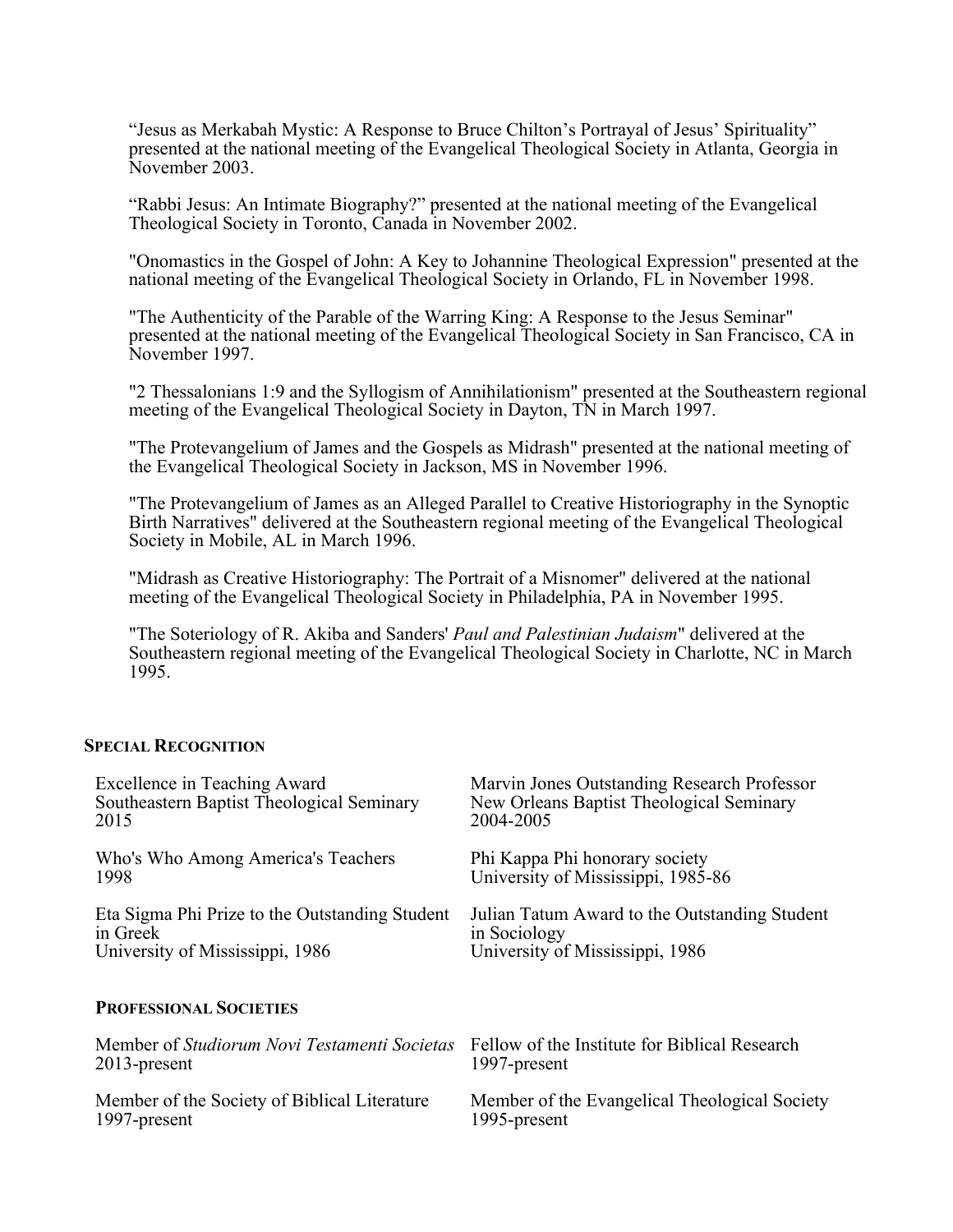## **EXPERIENCE**

SOUTHEASTERN BAPTIST THEOLOGICAL **SEMINARY** Wake Forest, North Carolina

## LOUISIANA COLLEGE Pineville, Louisiana

SOUTHERN BAPTIST THEOLOGICAL SEMINARY Louisville, Kentucky

NEW ORLEANS BAPTIST THEOLOGICAL SEMINARY New Orleans, Louisiana

INTERNATIONAL MISSION BOARD OF THE SBC Richmond, Virginia

CLEAR CREEK BAPTIST BIBLE COLLEGE

MID-AMERICA BAPTIST THEOLOGICAL SEMINARY Germantown, Tennessee

HICKORY RIDGE BAPTIST CHURCH Memphis, Tennessee

ROSSVILLE BAPTIST CHURCH Rossville, Tennessee

CONCORD BAPTIST CHURCH Bruce, Mississippi

*Research Professor of New Testament and Biblical Theology Charles Page Chair of Biblical Theology Former Director of the Doctor of Philosophy Program* July 2013-present

*Vice President, Integration of Faith and Learning Dean of the Caskey School of Divinity Research Professor of New Testament and Greek* August 2005-July 2013

*Visiting Professor of New Testament Interpretation* January 2011

*Associate Professor of New Testament and Greek* August 2002-July 2005

*Career Missionary, Theological Education Team Leader and Associate Professor of New Testament and Greek at the Bucharest Baptist Theological Seminary and the University of Bucharest in Bucharest, Romania* June 1999-July 2002

Pineville, Kentucky *Chairman of the Bible/Theology Department* 1998-1999 *Associate Professor of New Testament and Greek* 1997-1999 *Assistant Professor of New Testament and Greek* 1996-1997

> *Adjunct Assistant Professor* 1992-1996

*Senior Pastor* January 1994-July 1996

*Pastor* 1990-1994

*Pastor* 1986-1990